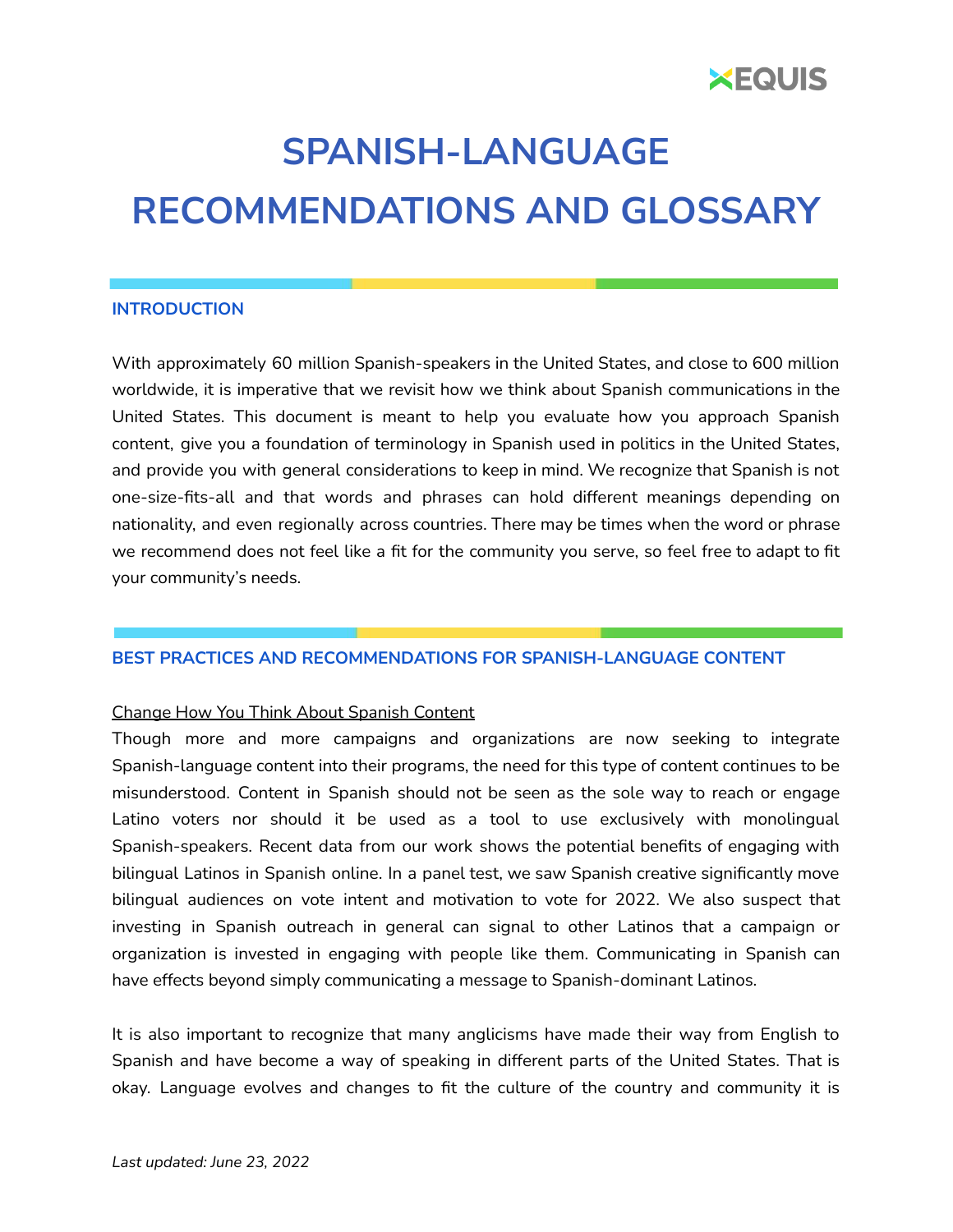

spoken in. Be mindful of the context in which these anglicisms appear. For example, content that includes anglicisms from native Spanish-speaking messengers in a storytelling format will likely be received differently than communications from an organization that isn't trusted or seen as a regular messenger in Spanish.

# Know Your Audience

You will produce your best content in Spanish when you understand WHO your audience is. Here are some questions to help you better identify your audience:

- Is this going to be used nationally or will it remain state-specific?
	- If state-specific, can you localize it even more?
- Is this for a specific nationality? For example, during the 2020 campaign cycle, groups like *Venezolanos con Biden* emerged and created specific content for Venezuelans.
- What is the purpose of this content? Will you want it to be in formal Spanish (*usted*) or informal Spanish (*tú*)? Using formal Spanish with older folks in the community is a sign of respect and something to take into account, particularly when doing direct voter outreach, like canvassing and phone banking. Additionally, there are countries where the formal use is more standard. This is why we continue to emphasize the importance of really knowing your audience and who you are speaking to. However, informal Spanish can be a better option for literature, websites, and digital content where individuals are learning about your organization or candidate on their own and/or if you are prompting them to take action such as voting, donating, etc.
- What medium will this content be used on? If you are translating content from English to Spanish, text tends to get longer, so keep that in mind when creating anything visual where more text can impact the design and user experience.
- When creating videos or audio, WHO will be your messenger? You want to make sure the messenger resonates with your target community, especially if you are speaking to a specific nationality or region.

# Spanish-first Content versus English-to-Spanish Translated Content

We should all be striving to produce Spanish-first content whenever possible. There are ideas and words that only make sense in Spanish, and likely will resonate more. However, if you do find yourself having to translate copy from English to Spanish, here are a few basic things you should think about:

• Do not assume that the bilingual staff in your organization can take on translation responsibilities, especially if this was not something outlined in the job description from the beginning. Have a conversation with them about their comfort with the language – it is one thing to be able to catch glaring issues, but it is a very separate thing to expect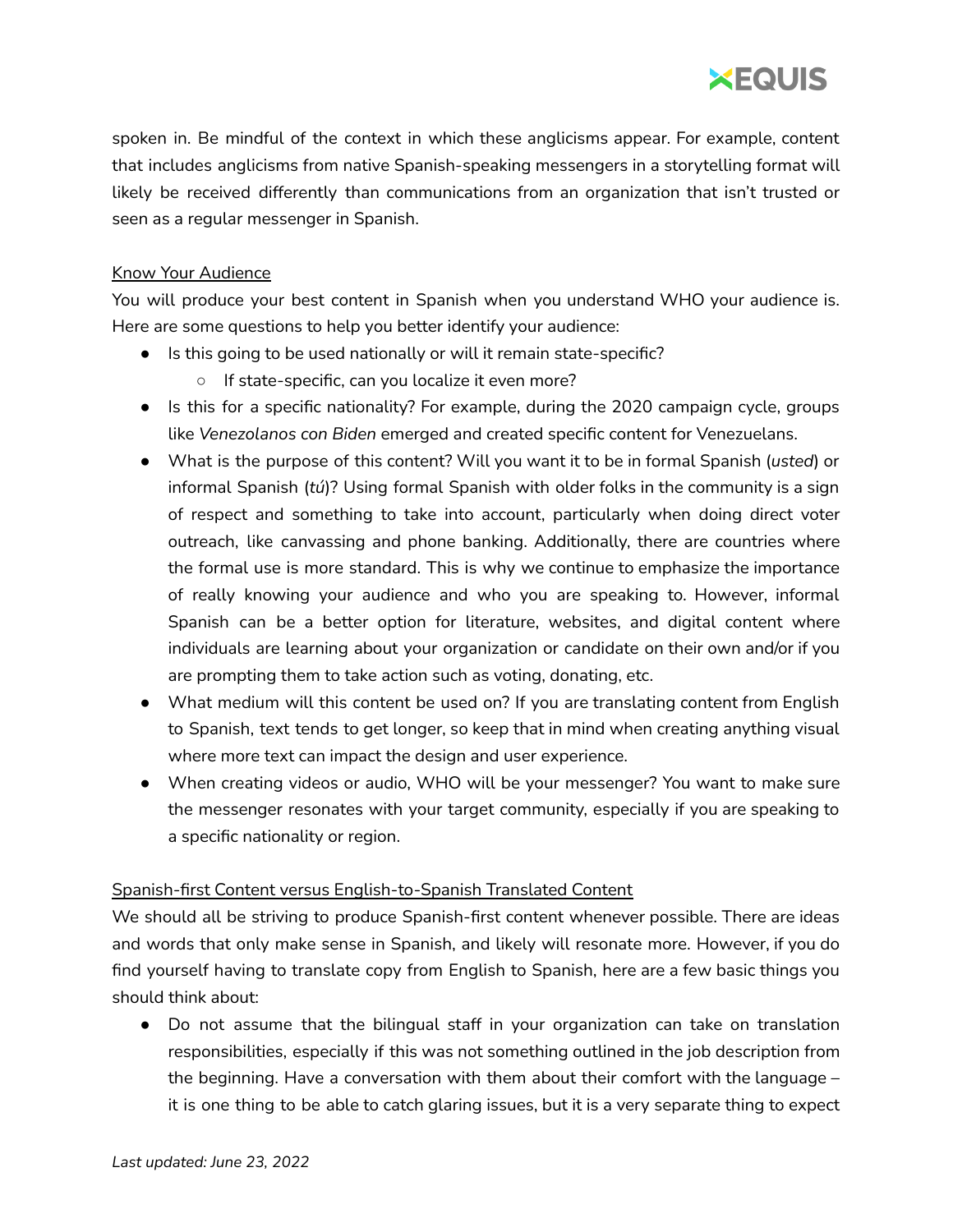

them to be experts. Often the best use of fluent Spanish speakers on staff is in reviewing copy that comes back from translators. Even if a translation is "correct," it might not exactly fit your use case. A staffer close to the project might often be able to flag word choices or syntax that could use tweaking.

- If, as an example, you know that your audience will have a larger audience of South Americans in the East Coast, you should aim to find someone who has experience translating for a South American audience in the East Coast. Even here you will find many differences in the language, but it will be a much better approach than hiring a translator that mainly translates for largely Mexican audiences in the West Coast.
- Give your designated translator, whether in-house, freelancer, or part of a firm, enough time to turn around content. Allow your own team enough time to review or to go back and forth and answer any questions the translator may have.
- If you have a website, avoid using the Google Translate plug-in; instead hire a translator. Google Translate, though much better than before, often has mistakes that will likely translate word by word and not accurately transmit your original message.

If you have those basics down, here are other things to consider:

- Establish a style guide or other document that can serve as a reference across your organization for translators and Spanish-first copywriters so that you set a uniform way of how your organization talks about things in Spanish.
- When drafting content in English that will be translated to Spanish, ideally someone on your team can catch copy in English that won't translate well. However, if your team does not have that capacity, encourage and empower the translator you're working with to ask questions and make recommendations on how to change the copy to make more sense.
- Think about adapting your English-first content to Spanish instead of translating it word by word, unless you need the copy to match exactly for something like a poll or survey. Most people can adapt copy for digital programs or other mediums.

# Should you use *latino, latine,* or *latinx* in Spanish when speaking directly to voters?

Though we know that language is always evolving, we need to meet people where they are and the reality is many Spanish speakers in the United States are not aware of gender neutral options like *latinx* or *latine*. We recommend that you stick to *latino* or *hispano* in Spanish. If there is opportunity to discuss one on one with individuals about non-gendered options, then do that. You can also choose to interchange *latinos/hispanos*, *comunidad latina/comunidad hispana*, *personas latinas/personas hispana*s, etc. throughout your content to have less masculine language.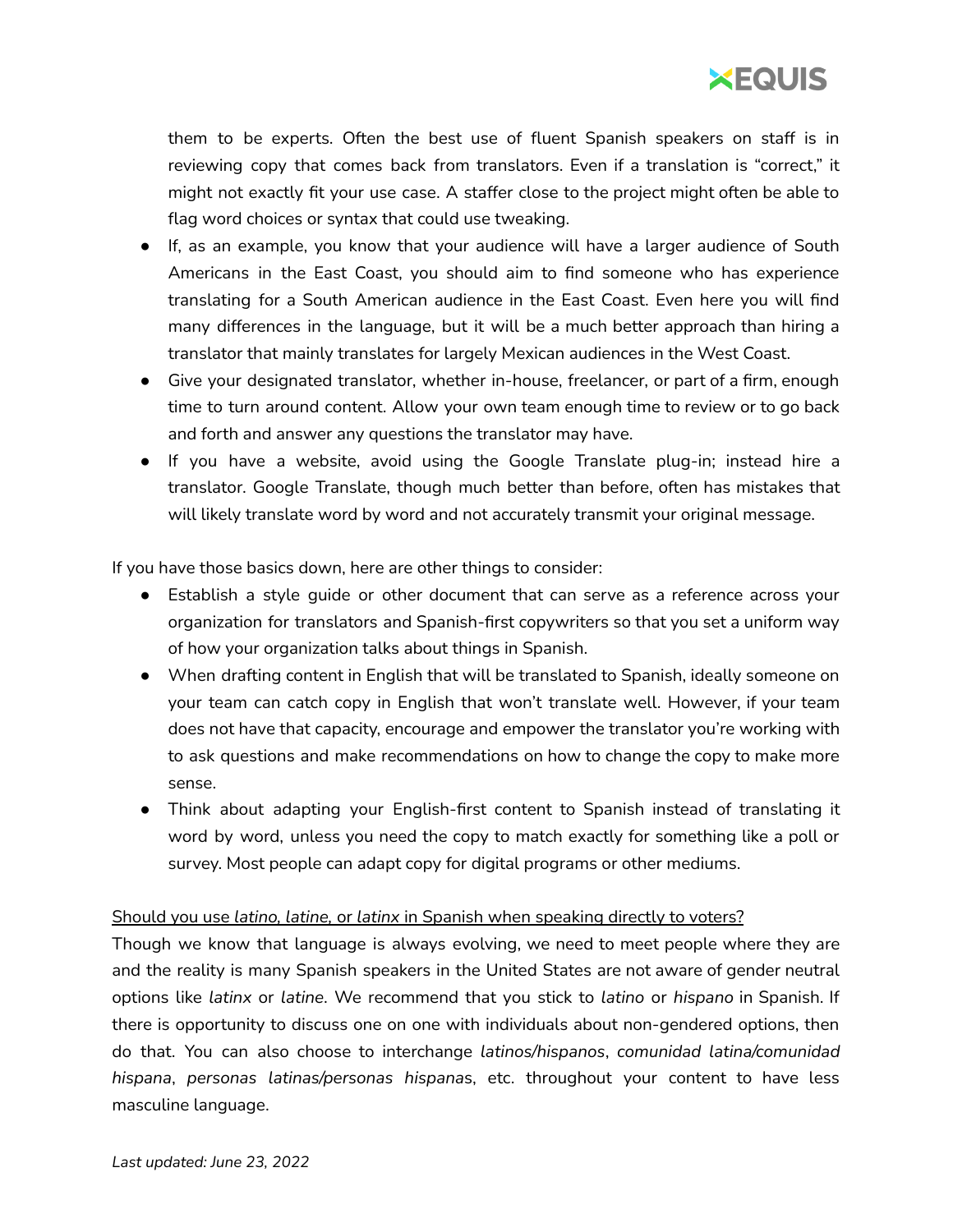

When it comes to determining whether you use "hispano" or "latino," remember to keep your audience in mind. There are certain parts of the country where one may resonate more than the other. For example, the City of Los Angeles celebrates Latino Heritage Month as opposed to Hispanic Heritage Month.

# **Summary**

Approach content in Spanish with intentionality: it is obvious to people when content in Spanish is rushed, incorrectly translated, or an afterthought. Poorly translated content can give people the impression that they are just being pandered to, especially when it is not consistently used by campaigns/organizations. Bad Spanish content can backfire because it signals that there was not enough care put into competently engaging Latinos. When we are able to deliver content that actually speaks to people in their preferred language and that pushes them to engage with us, we will create a space where Latinos/Hispanics feel like they can have a voice in our political process.

# **COMMON GRAMMAR MISTAKES**

#### **Capitalization**

Spanish does not capitalize in many instances in which English does. For example:

- days of the week:
	- Los centros de votación estarán abiertos de **lunes a viernes**.
- months:
	- Las elecciones presidenciales se llevan a cabo cada cuatro años durante el mes de **noviembre**.
- languages:
	- Nuestros miembros prefieren recibir información en **español**.
- nationalities:
	- Aunque ella es **mexicana**, le gusta más la comida **peruana**.
- religions:
	- Él creció yendo a una iglesia **católica** cerca de su casa**.**
- composition titles (only the first word and proper nouns)
	- El **presidente Joe Biden,** candidato del **Partido Demócrata**, comenzó su mandato el 20 de enero del 2021.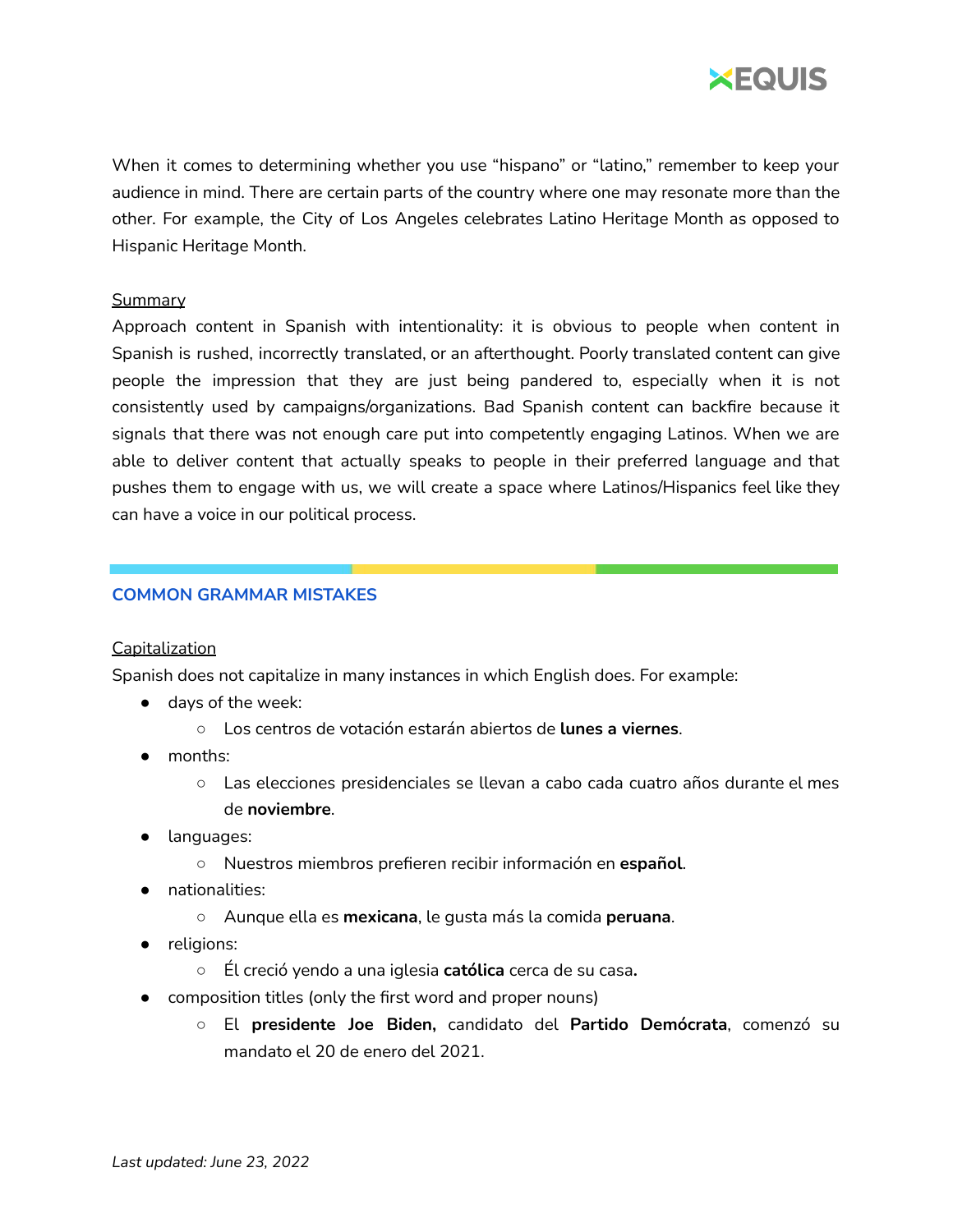

- **La Casa Blanca** estresó la importancia de trabajar juntos, sin importar si somos **demócratas** o **republicanos**, para solucionar los problemas que enfrentamos como país.
- introductory titles (**e.g. señora Wilson**) except when abbreviated (**e.g. Sr. for señor, Dr. for doctor and Srta. for señorita**)

#### **Dates**

In Spanish, you write the day + month + year. This is different from the way we are used to writing dates in English (month + day + year). January 21, 2021 would be written 21 de enero del 2021 or 21 de enero de 2021.

# **GLOSSARY**

The list of words below are meant to provide you with a framework of words you can use. When in doubt about whether or not the translation of a word in English will translate accurately, it is best to use words that describe what it is. For example, canvassing is typically the action of visiting people in their homes, so "visitar a votantes" is a way to translate that action. Another way to identify good Spanish substitutes is to check what news platforms are using to talk about the concept. For example, cancel culture appears many times across Spanish-speaking outlets as "cultura de la cancelación".

Again, the more you know about your defined target audience and what they are familiar with, the easier this will be for you. However, when in doubt, there are great resources you can consult, such as [WordReference](https://www.wordreference.com/) and [SpanishDict](https://www.spanishdict.com/).

# Elections + Voting

Note: If you are creating content that is state specific, it may also be good to check how the Secretary of State or other government offices responsible for elections locally are talking about elections in Spanish, if at all. Depending on where in the country you are, even the language in English will vary for the name of *where* someone physically votes.

- **Absentee voting:** voto en ausencia
- **Ballot:** boleta, boleta electoral; more specific to Puerto Ricans, papeleta
- **Ballot curing:** corrección de boletas
- **Ballot drop-off:** devolver/entregar la boleta
- **Ballot drop-off box:** buzón de entrega de boletas, buzón electoral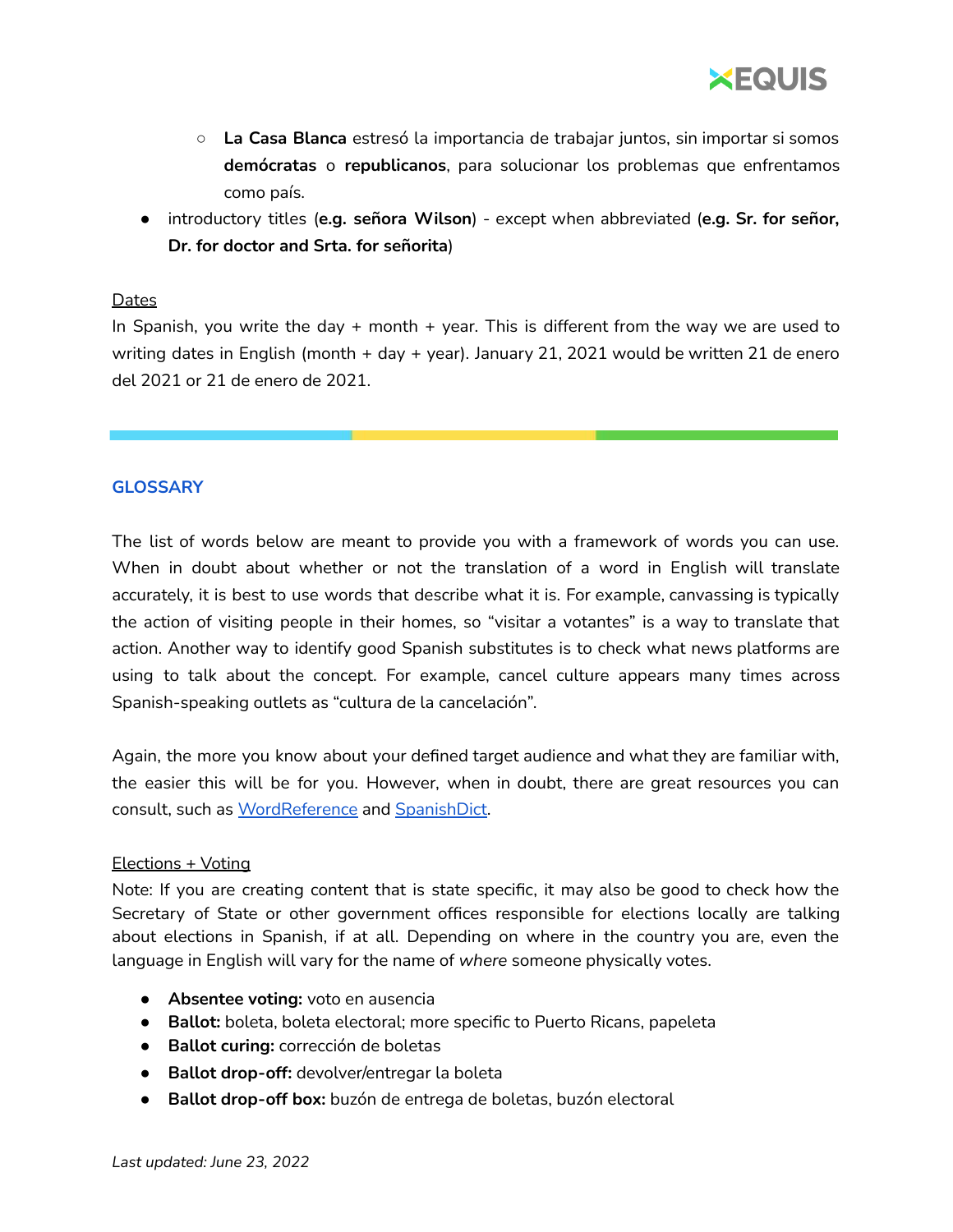

- **Bipartisan:** bipartidista; less common, bipartidario
- **● Campaign:**
	- campaña/campaña electoral (noun)
	- hacer campaña (verb)
- **Early voting:** votación temprana, votación anticipada, voto anticipado
- **Election:** elecciones, which in Spanish is more regularly said in plural form even if you are talking about one specific election
- **Election Day:** día de las elecciones
- **● Endorsement:** respaldo o apoyo
- **● Get Out The Vote (GOTV):**
	- movilización de votantes (noun)
	- movilizar a votantes (verb)
- **Incumbent:** actual, en funciones, ex: el actual congresista
- **Mail-in ballot:** boleta electoral por correo, boleta por correo
- **Polling location:** lugar de votación
- **Polls:** urnas
- **Primary:** elecciones primarias
- **● Rally:** mitin, manifestación
- **● Register to vote:** inscríbete a votar, regístrate a votar
- **Running for office:** postularse para (insert office name)
- **Runoff:** segunda vuelta
- **Third party:** tercer partido
- **Up and down the ballot:** a cada nivel de gobierno
- **● Vote by mail:**
	- votar por correo (verb)
	- votación por correo (noun)
- **Voter:** votante
- **Voter file:** archivo del votante, padrón electoral
- **Voter suppression:** supresión del voto
- **Voter turnout:** participación electoral

#### Government + Policies

- **Abortion:** aborto
- **Advocacy:** one that many cannot agree on since the words in Spanish do not completely capture the concept. The two options below give an idea of when/how to use them.
	- defensa: when talking about advocacy as defending an issue or rights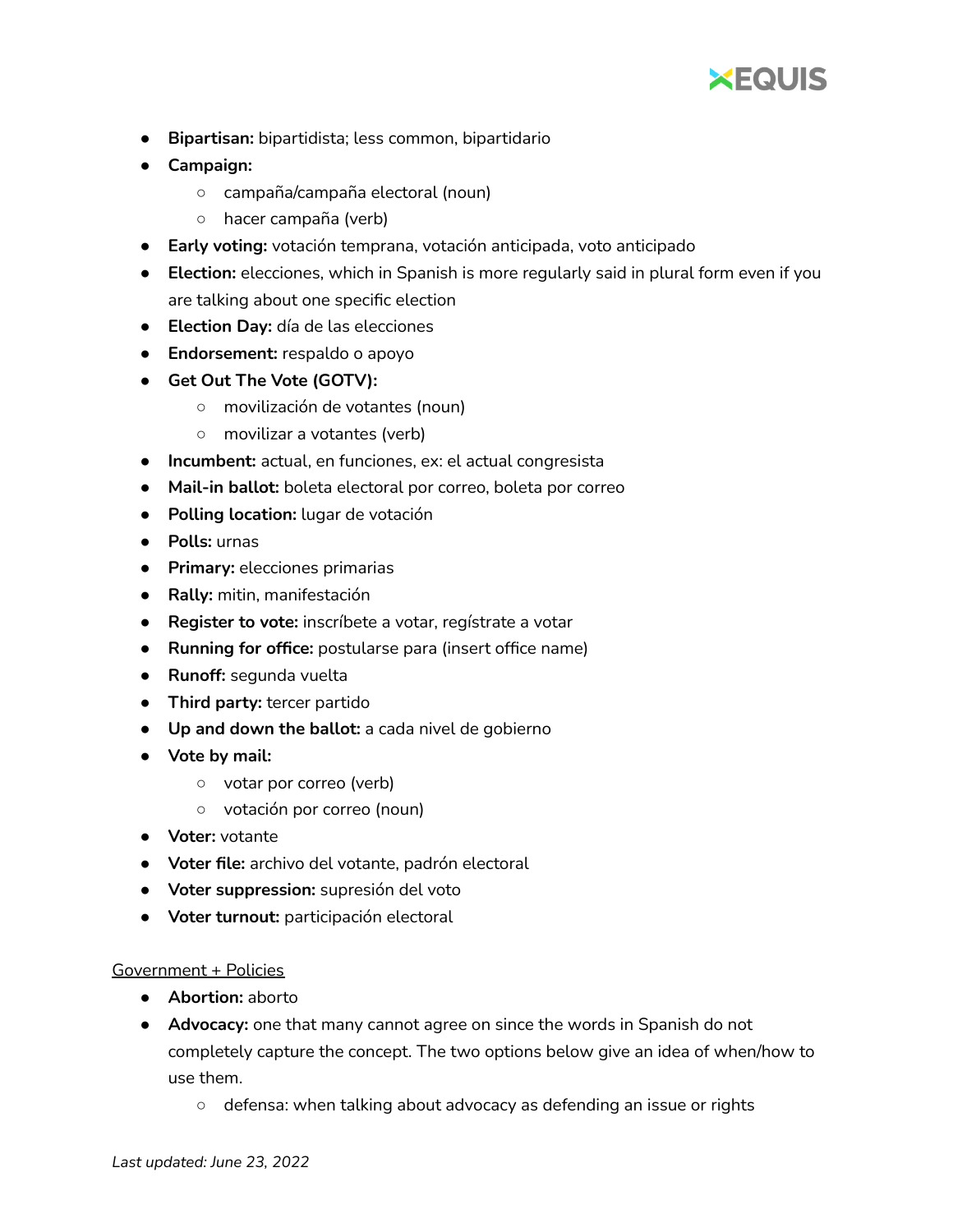

- abogacía/promoción: when talking about pushing for a particular law and/or policy outcomes
- **Affordable Care Act (Obamacare):** Ley de cuidado de salud asequible
- **American dream:** sueño americano
- **Big Ag:** grandes corporaciones agrícolas, empresas gigantes agrícolas
- **Big Tech:** grandes corporaciones tecnológicas, empresas gigantes tecnológicas
- **Capitol riot:** asalto al Capitolio
- **Civil rights:** derechos civiles
- **Clean energy:** energía limpia, energía sostenible
- **Climate change:** cambio climático
- **Climate emergency:** emergencia climática
- **Climate hoax:** engaño sobre el clima
- **Corporate influence:** influencia corporativa
- **Corporate PAC:** comité de acción política corporativo [note that corporativo (masc.) matches comité (masc.) and not política (fem.) because it is an adjective for comité]
- **Corporation:** corporación
- **Cost of living:** costo de vida
- **Criminal justice:** sistema penal
- **Criminal justice reform:** reforma(s) al sistema penal
- **Critical race theory:** teoría crítica de la raza
- **Deductible:** deducible
- **Democracy:** democracia
- **Drug companies:** compañías farmacéuticas
- **Economy:** economía
- **Enforcement** (as in enforcing the law)**:** aplicación de la(s) ley(es)
- **Entrepreneur:** empresario/a
- **Environment:** medioambiente
- **Environmental justice:** justicia ambiental
- **Filibuster:** Stays in English with italics *filibuster*
- **Fossil fuels:** combustibles fósiles
- **Gerrymandering:** manipulación de distritos electorales
- **Green New Deal:** Keep as Green New Deal since this is what the media usually refers to it as without translating
- **Guns:** armas de fuego
- **Gun violence:** violencia armada
- **Hard work:** trabajo duro/arduo
- **Hardworking people:** personas trabajadoras, gente trabajadora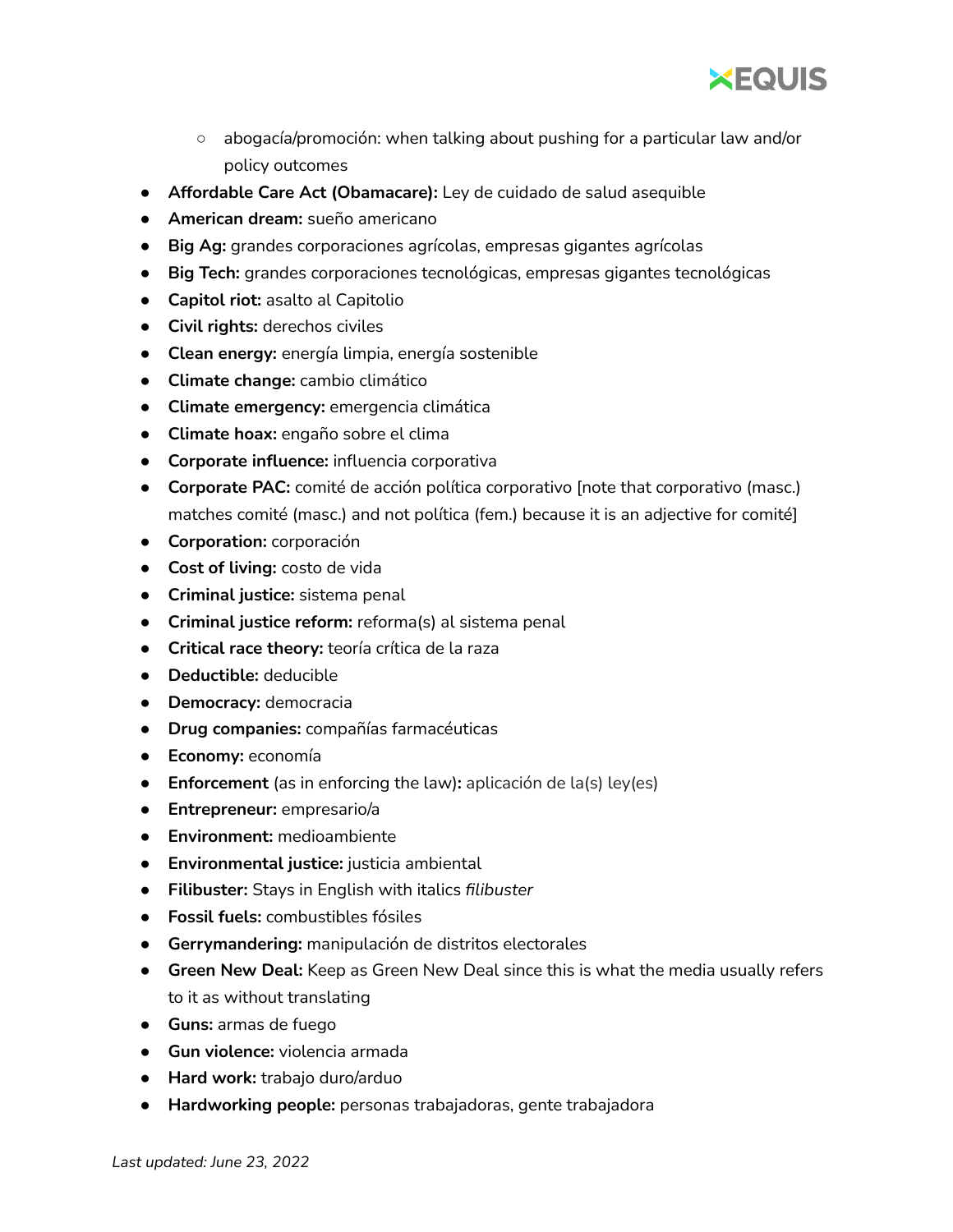

- **Health care:** For this word, there are multiple variations depending on what specifically we are discussing in regards to health care.
	- sistema de cuidado de salud when speaking about general health care system
	- cobertura médica when speaking about coverage
	- seguro médico when speaking about health insurance
	- atención médica when speaking about literal care
- **Homelessness:** falta de vivienda
- **Housing:** vivienda
- **Immigration:** inmigración
	- Immigration reform: reforma migratoria
- **Inflation:** inflación
- **In-state tuition:** matrícula para residentes del estado (note: this may require more explanation than just the phrasing because not everyone understands the difference between in-state tuition and out-of-state tuition)
- **Insurrection:** insurrección
- **● Job creation:**
	- **○** creación de empleos, creación de trabajos (noun)
	- **○** crear empleos, crear trabajos (verb)
- **● Legislation:**
	- ley o legislación if enacted
	- proyecto de ley or propuesta de ley if proposed legislation
- **Level the playing field:** crear oportunidades equitativas
- **● LGBTQ:** remains as LGBTQ, the acronym is well known
- **● Lobbying:** cabildeo, presión política
- **Loophole:** vacío legal
- **Medicaid:** Many states keep it as Medicaid, but if using it for a specific state, check to see if the state calls the program something different. For example, CA calls the program Medi-Cal and that is more commonly understood. In MA, it is part of MassHealth.
- **Medicare for All:** Medicare para todos, because this actually seems to have made it through in Spanish media
- **Minimum wage:** salario mínimo
- **Oil drilling:** extracción de petróleo
- **Pathway to citizenship:** camino a la ciudadanía
- **Pension:** pensión
- **Pre-existing condition:** condición preexistente
- **Premium:** prima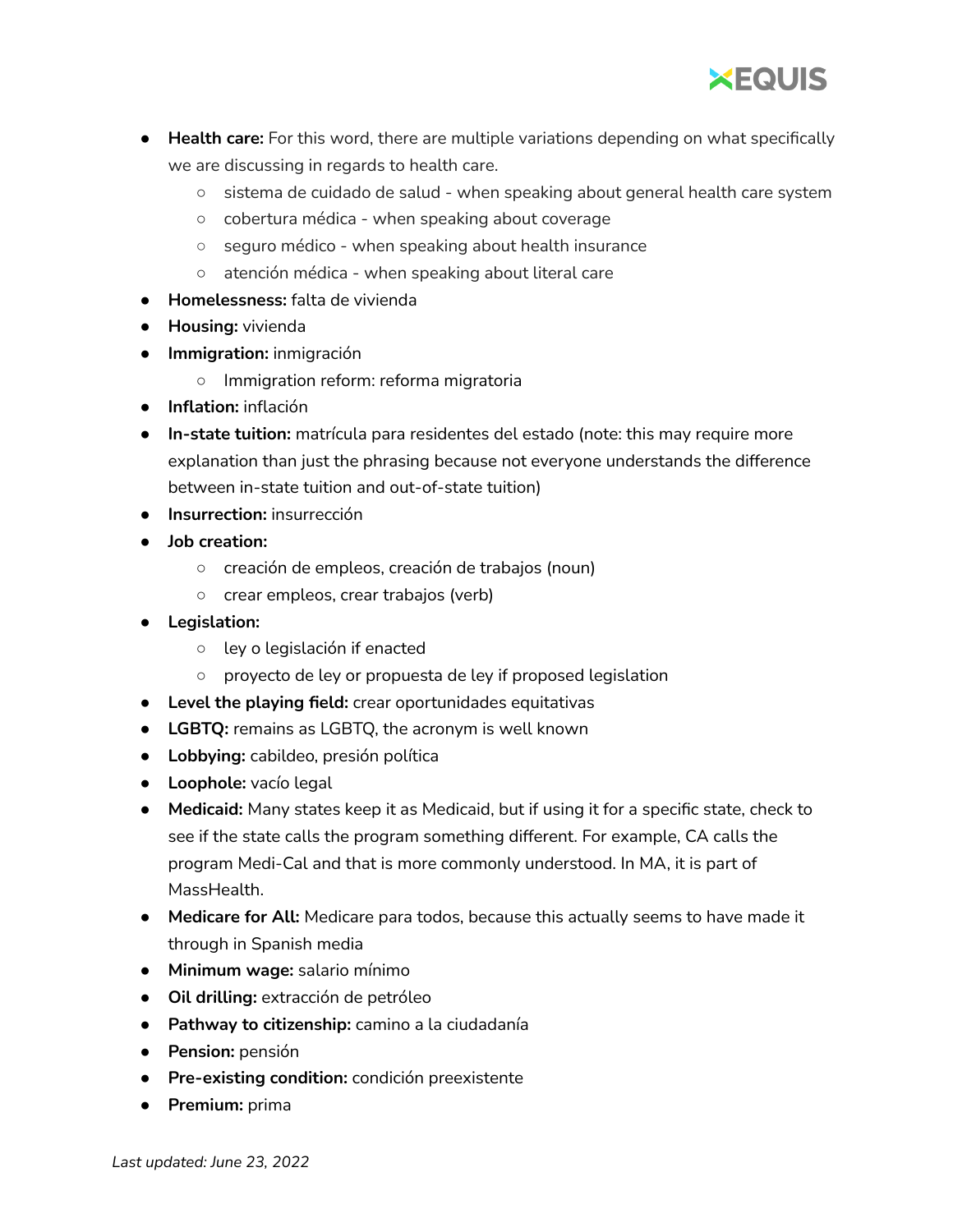

- **Prescription drugs:** medicamentos recetados
- **Pro-choice:** a favor del derecho al aborto, derecho a decidir, derecho de la persona de decidir sobre su propio cuerpo
- **Pro-life:** Pro-vida seems to be recognized by many, but if hoping to use more progressive language can be written as antiderecho/antiderecho al aborto
- **Reproductive health:** salud reproductiva
- **Retirement:** jubilación (formal), retiro (more colloquial)
- **Rising costs:** alza de precios, costos crecientes
- **Safety net programs:** programas de seguridad social
- **Social Security (program):** el (programa de) Seguro Social
- **Student loan debt:** deuda de préstamos estudiantiles
- **Supply chain:** cadena de suministros
- **Supreme Court:** la Corte Suprema
- **Supreme Court Justice:** juez de la Corte Suprema
- **Surprise billing:** facturas sorpresa
- **Taxes:** impuestos
- **Tax reform:** reforma(s) al sistema fiscal
- **Unemployment:** desempleo
- **Voting rights**: derecho al voto
- **Voucher program:** programa de vales
- **Worker:** trabajador/a
- **Working class:** clase trabajadora, clase obrera

# Misinformation + Disinformation

- **Cancel culture:** cultura de la cancelación
- **Censorship:** censura
- **Debunking:** desmentir
- **Disinformation:** desinformación
- **Fact-checking:** verificación de hechos
- **Malinformation:** malinformación
- **Media ecosystem:** ecosistema de medios
- **Media manipulation:** manipulación de los medios
- **Misinformation:** misinformación

# Political identity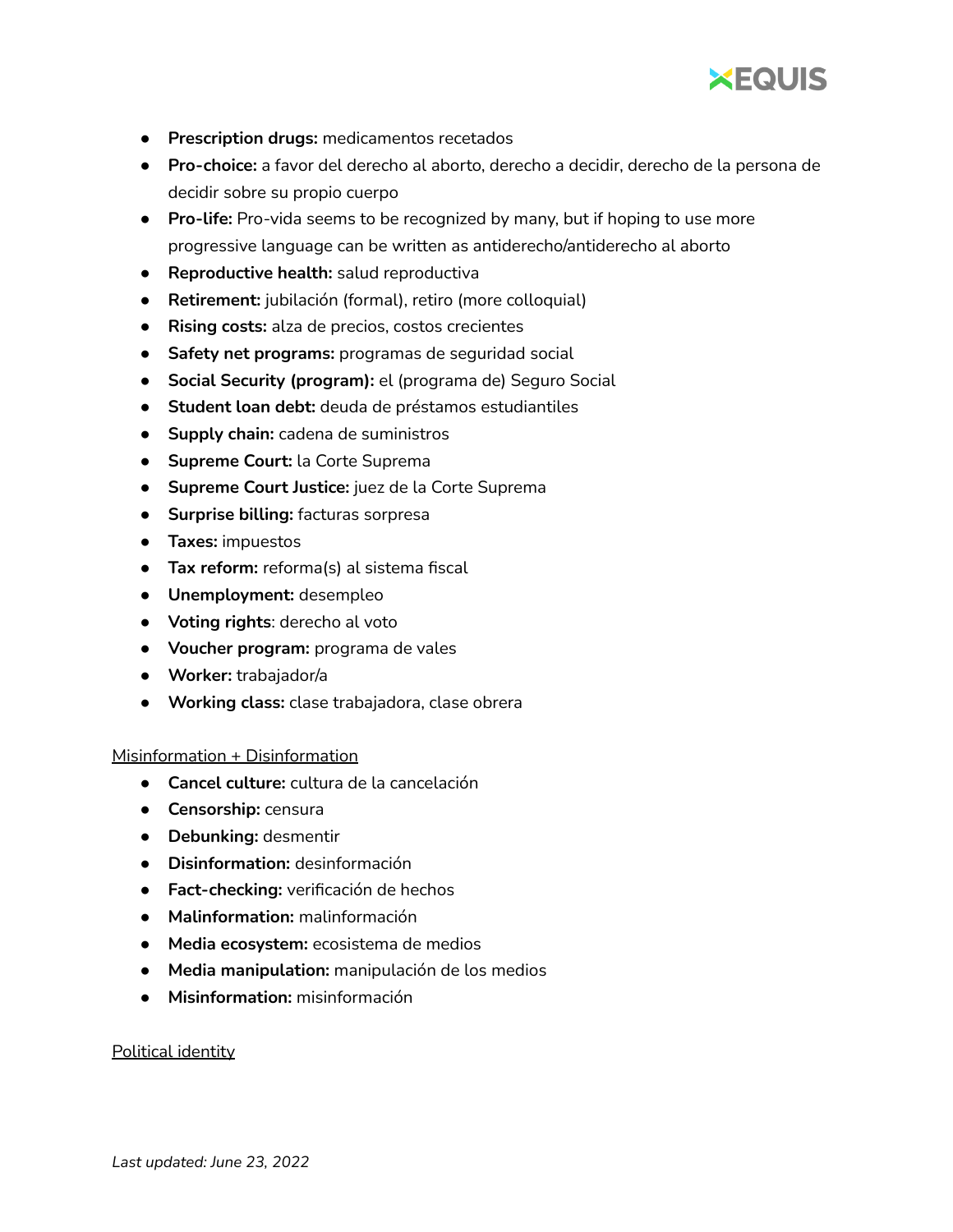

- **American:** estadounidense, as the standard to many people, particularly immigrants from Latin America for whom America extends beyond the United States; however if you know your audience will really resonate with americano, feel free to use that
- **Communism:** comunismo
- **Conservative:** conservador
- **Democrat:**
	- demócrata when talking about political affiliation
	- Partido Demócrata when talking about the official party name
- **Democratic Socialist:** socialista democratico
- **Far-left:** extrema izquierda
- **● Far-right:** ultra derecha o extrema derecha
	- **Far-right groups:** grupos de extrema derecha, grupos de supremacía blanca
- **● Fascism:** fascismo
- **● Independent:** independiente
- **Liberal:** liberal
- **Libertarian:** libertario/a
- **Moderate:** moderado/a
- **Progressive:** progresista
- **● Republican:**
	- republicano when talking about political affiliation
	- Partido Republicano when talking about the official party name
- **Socialism:** socialismo
- **White supremacy:** supremacía blanca

# Organizing

- **Canvassing:** visitar a votantes, hablar con votantes en sus hogares
- **Direct voter contact:** contacto directo con votantes
- **Grassroots:** base comunitaria
- **Knock doors:** tocar puertas is the literal translation which can work if you're explaining to someone what canvassing would likely entail but would not recommend it as branding of an event
- **Organizer:** organizador/a
- **● Phonebanking:** hacer llamadas
- **Text banking:** enviar mensajes de texto
- **Town hall (like a meeting):** foro, foro comunitario, reunión, reunión comunitaria
- **Union:** sindicato (formal), unión (more colloquial and often recognized by union members)